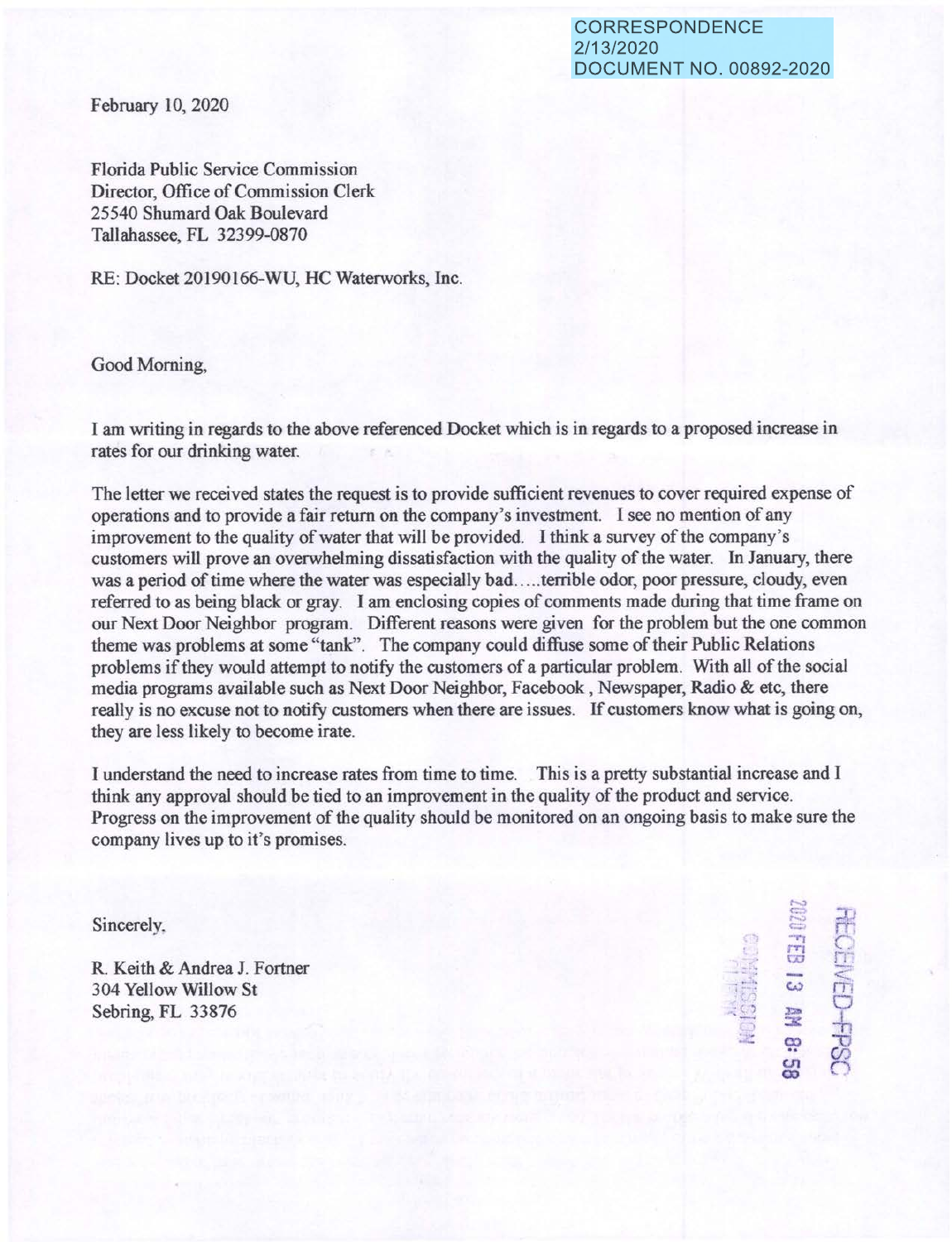**.11** Verizon? 9:26 AM



 $\leftarrow$ 

### **General**

Reply

Ours is fine now.

Jan 28 Thank Reply

#### '+ See 2 more replies

**Tonya Owens, Sebring Lakes** 

This should not be what we have to put up with!! Last Saturday my kids sink and all toilets were black



Jan 29 Thank Reply

**Linda Cunniff, Lake Josephine** Who knows whether it's safe or not without them telling us the chemical testing is done and ok?

Jan 30 Thank Reply



Add a comment...









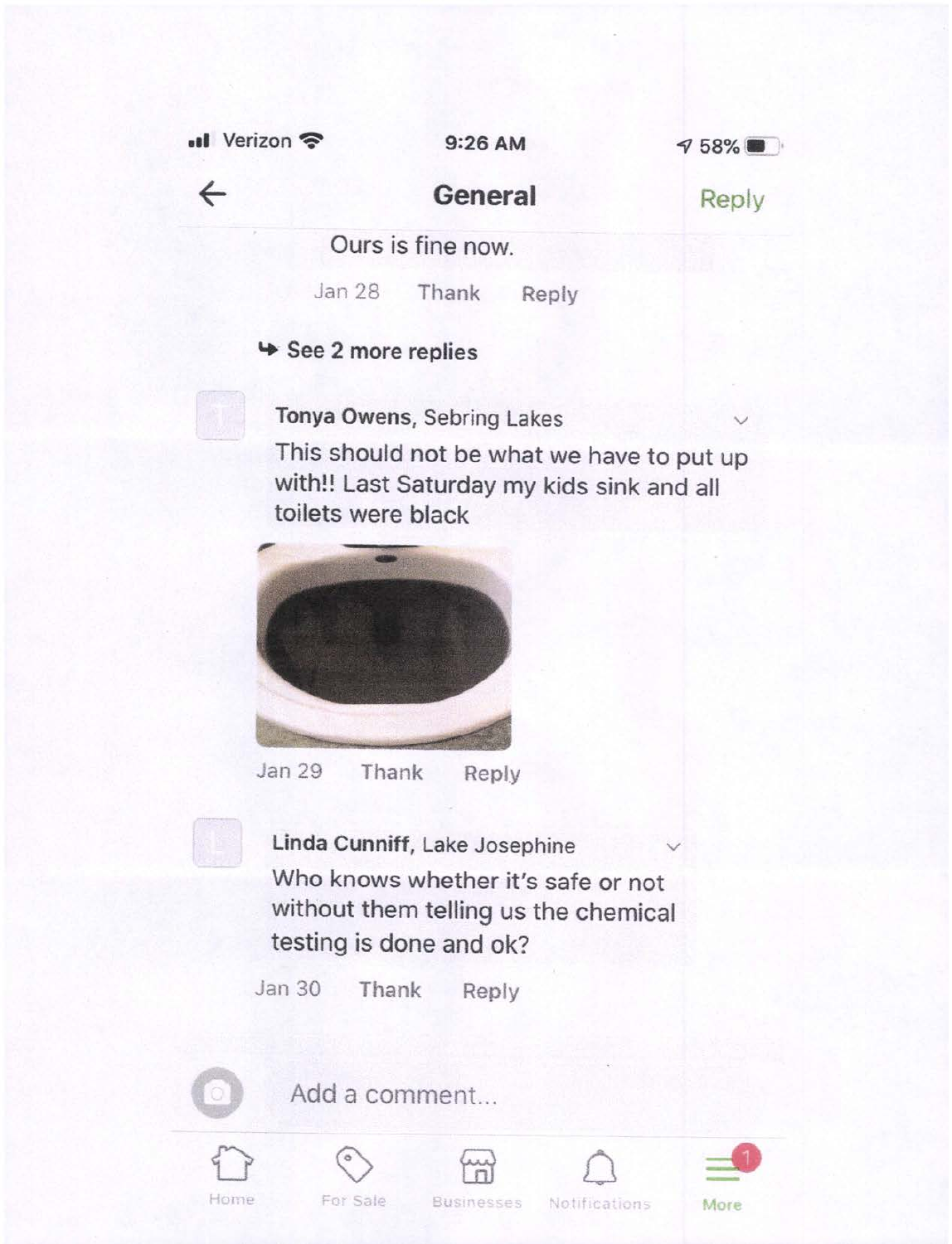$\cdot$ II Verizon  $\approx$  9:26 AM

 $\leftarrow$ 



#### **General**

Reply

**Vivian (Cissy) Tomblin,** Lake Josephine

They are. Seems every time I call to complain they say Im the only one.? I know some of my neighbors have called complaining also. Today we had white milky water alm... See more

Jan 26 Thank Reply

**Jo Wilcoxon, Twin Lakes** 

<sup>i</sup>would call health department for an inspection. its a publuc health concern they govern them

Jan 27 Thank Reply **1 1** 

Larry Knoepfler, Buttonwood Bay Is your water still bad or is it corrected

Jan 28 Thank Reply



Linda Leonard, Lake Josephine Ours is fine now.

Jan 28 Thank Reply



Add a comment...











For Sale

Businesses Notifications More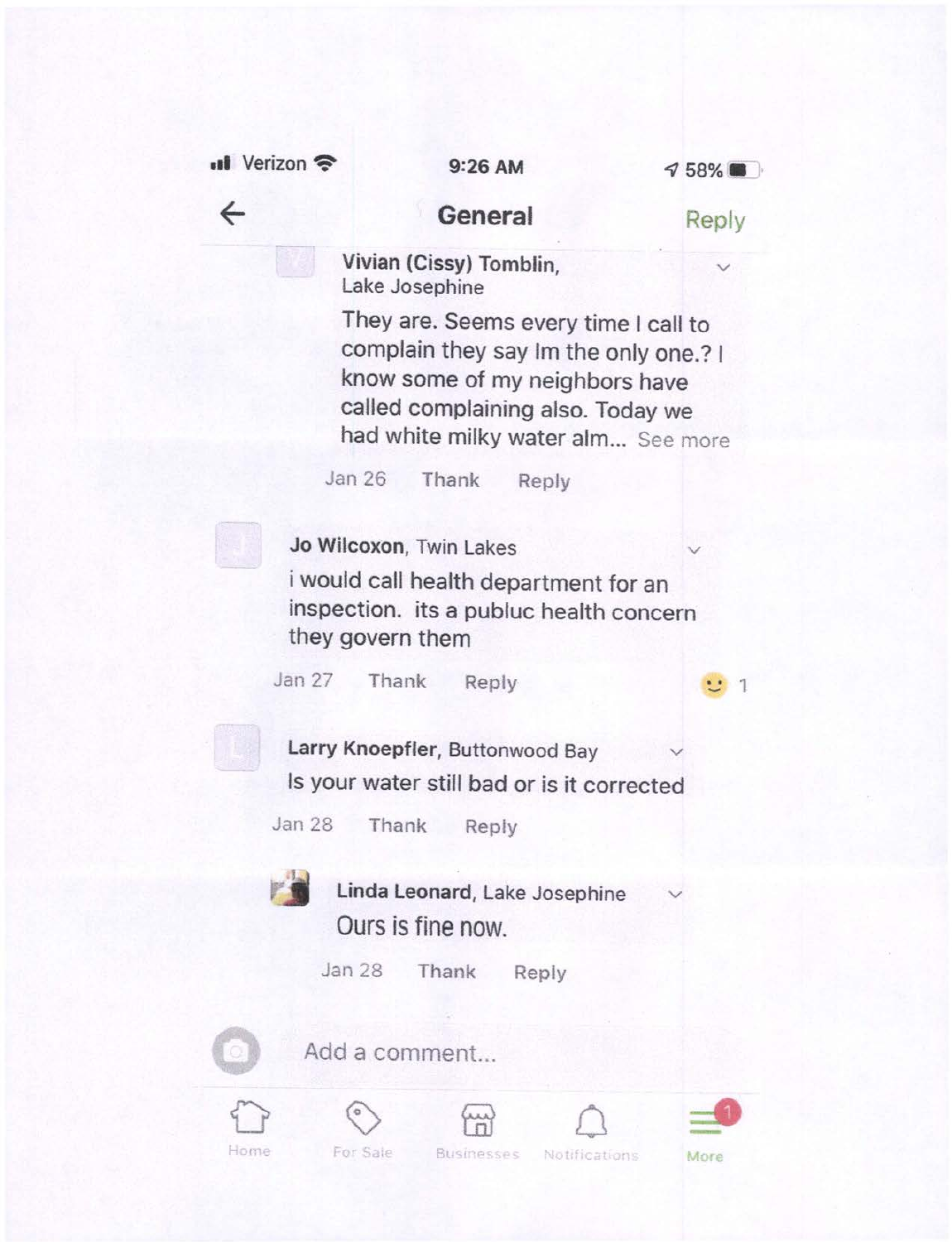## **General**

Reply

. **V** 

32



 $\leftarrow$ 

**Linda Leonard**  Lake Josephine

# **Nasty Water**

We live on Oak Beach Blvd and have had nasty smelling and discolored water for the last two days. Is anyone else having that problem? If so, wouldn't you think we would get a boil water notice?

Posted on 23 Jan to Lake Josephine and 12 nearby



Thank  $\bigcup$  Comment



**Sheila Cichra, Lake Josephine** 

Mine is horrid, too! I called last week and they said that they were sending someone by, but no one ever showed. When I called back, they said that they would have someone call me and never did. I can't wait to move!

Jan 23 Thank Reply



Mik Hsub, Lake Josephine



Add a comment...









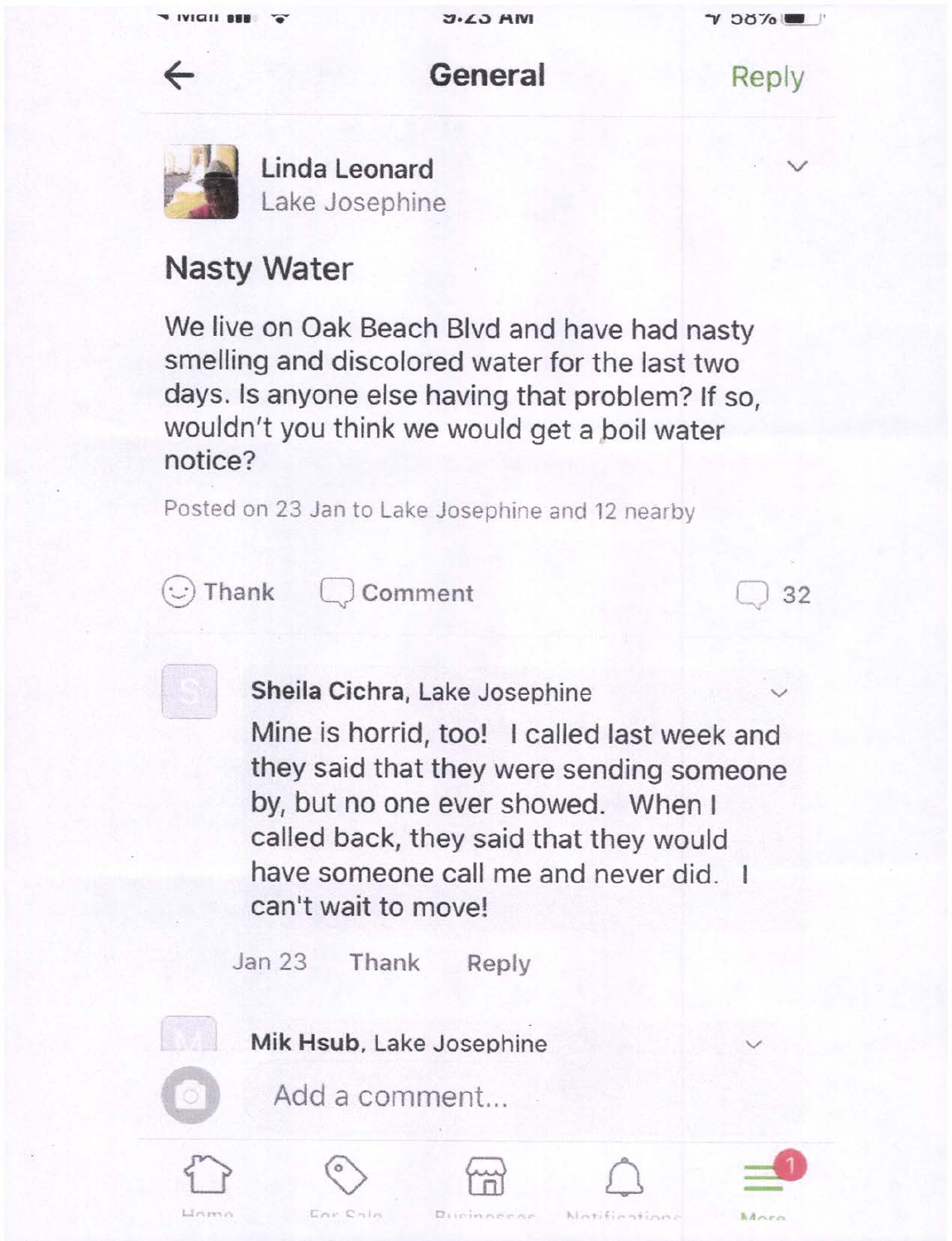<sup>~</sup>Mail **.11** ? 9:24 AM



 $\leftarrow$ 

### **General**

Reply

**V** 

Our water is nasty too heavy sulfur smell

Jan 23 Thank Reply

**Richard Klocko, Lake Josephine** 

Yes our water is nasty also actually smells up the house when taking a shower

Jan 23 Thank Reply

**Glenn Bolin,** Orange Blossom Estates

pour a half bottle of Hydrogen Peroxide in your water heater... it will go away for a while... repeat. it's sulfer bacteria living in your water heater

Jan 27 Thank Reply



**Linda Leonard,** Lake Josephine John talked to a lady from New Port Richey the last time we had a problem. Her name is Sharon Purviance. Her cell number is 1-727-919-1548. He's calling  $\lambda$ her today. I encourage everyone to call her to make her aware of our horrible water.



Add a comment...











**Businesses Notifications More**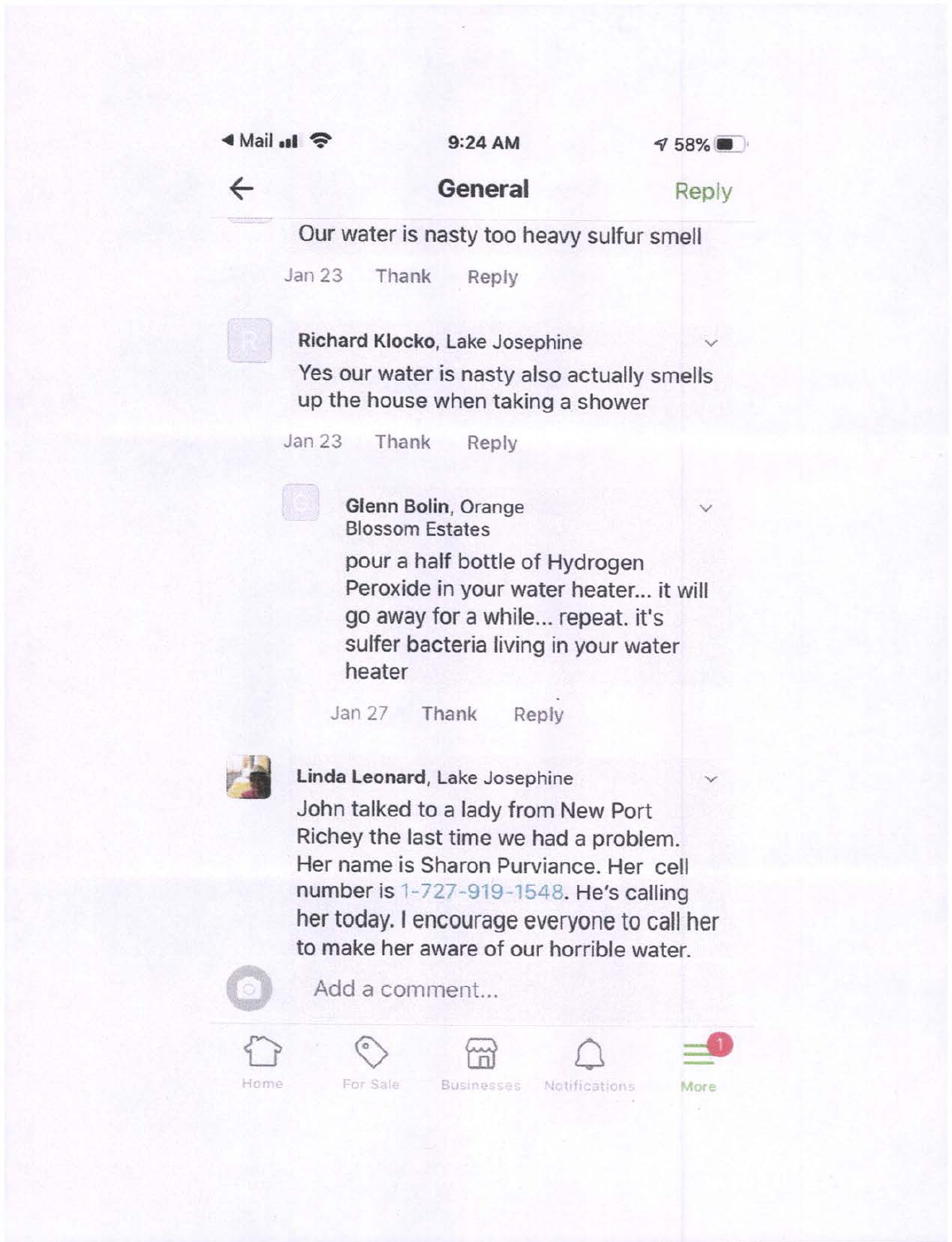| Nail .al <del>€</del> |              | 9:24 AM |                                                                                                                                                                                             | $758\%$ |
|-----------------------|--------------|---------|---------------------------------------------------------------------------------------------------------------------------------------------------------------------------------------------|---------|
| $\leftarrow$          |              |         | General                                                                                                                                                                                     | Reply   |
|                       | Jan 23       | Thank   | Reply                                                                                                                                                                                       |         |
|                       | Jan 23 Thank |         | Jeff Lindskoog, Lake Josephine<br>Nastysmellythanks for the info.<br>Reply                                                                                                                  |         |
|                       | Jan 23       |         | Linda Leonard, Lake Josephine<br>Thank<br>Reply                                                                                                                                             |         |
|                       | to be        |         | Keith Fortner, Lake Josephine<br>Yesthe last few weeks we have had that<br>nasty sulpher smell at Silver Oaks. Also it<br>seems like the pressure is not what it use                        |         |
|                       | Jan 23 Thank |         | Reply                                                                                                                                                                                       |         |
|                       |              |         | Linda Cunniff, Lake Josephine<br>We have black water in our toilet!<br>Yesterday I noticed the water pressure<br>was low. Think I'll make the coffee with<br>bottled water this morning!!!! |         |

 $I_{nm}$  00 There is nowled Add a comment...  $\bigcirc$  $\circledcirc$  $\begin{picture}(20,20) \put(0,0){\dashbox{0.5}(30,0){ }} \put(15,0){\dashbox{0.5}(30,0){ }} \put(15,0){\dashbox{0.5}(30,0){ }} \put(15,0){\dashbox{0.5}(30,0){ }} \put(15,0){\dashbox{0.5}(30,0){ }} \put(15,0){\dashbox{0.5}(30,0){ }} \put(15,0){\dashbox{0.5}(30,0){ }} \put(15,0){\dashbox{0.5}(30,0){ }} \put(15,0){\dashbox{0.5}(30,0){ }} \put(15,0){\dashbox{$ Home For Sale Businesses Notifications



.,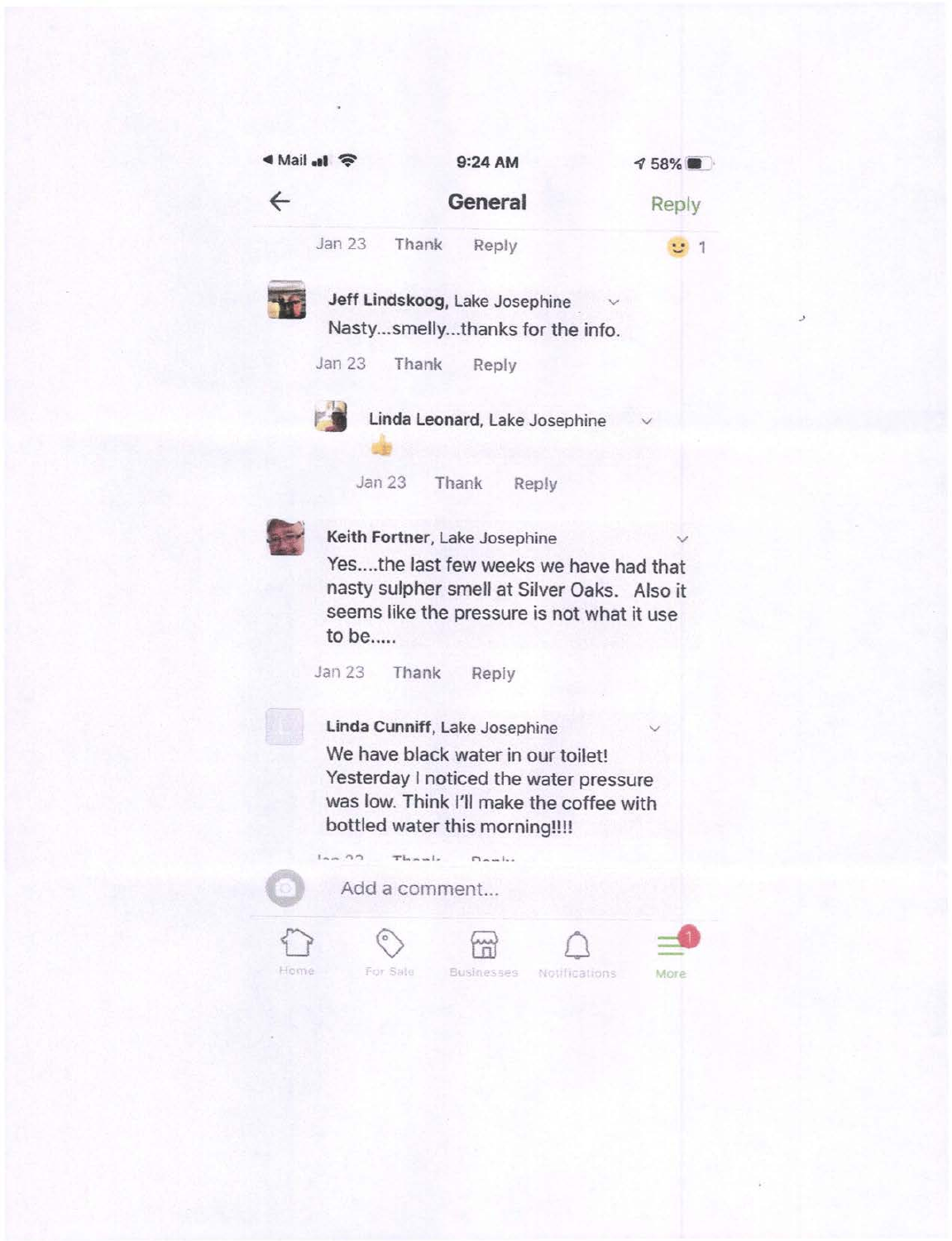| ৰ Mail all <i>হ</i> |  |
|---------------------|--|
|                     |  |

 $\leftarrow$ 

• Mail **ell~ 9:24AM** 

*4v* **58%** • ·

#### **General**

Reply

Larry Knoepfler, Buttonwood Bay I would call the office it's very possible there's a broken Main or than water line coming into your house is broken they need to send out a water technician ASAP you can call USA water

Jan 23 Thank Reply



**Grace Plants, Lake Josephine** Linda, we have been having the same problem. I've been using bottled water for <sup>a</sup>couple of days now for drinking and cooking. They just raised our rates, you would think we could get some... See more Jan 23 Thank Reply  $\ddot{ }$  2 **Susan Gossick, Lake Josephine** I'm on Preston and use a water softener, but when I'm outside and the neighbor runs their sprinklers, the sulfur smell is there. Jan 23 Thank Reply

**0** 

...

Add a comment...